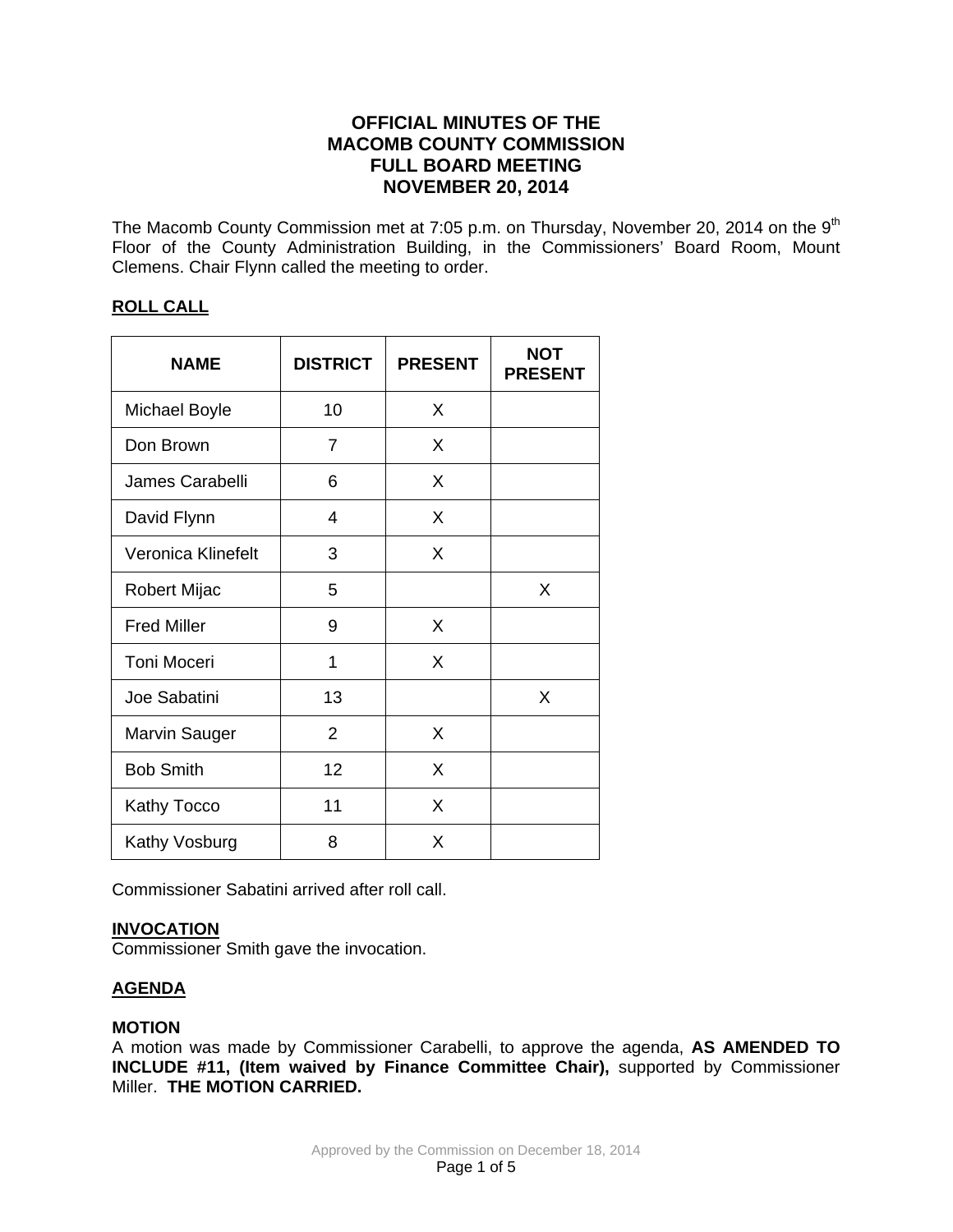## **MINUTES**

## **MOTION**

A motion was made by Commissioner Carabelli, to approve the minutes dated October 16, 2014 and November 13, 2014 (FB), supported by Commissioner Sabatini. **THE MOTION CARRIED**.

## **PUBLIC PARTICIPATION**

None

# **CORRESPONDENCE FROM EXECUTIVE**

None

# **PRESENTATION OF PROCLAMATION TO ROSEMARY IRELAND BLACK, PanCAN (Pancreatic Cancer Action Network)**

# **FINANCE COMMITTEE MEETING – November 19, 2014**

The reading of the recommendations from the Finance Committee was waived and a motion was made by Chair Miller, supported by Vice-Chair Moceri, to adopt the committee recommendations.

- **R14-247** Adopt an Ordinance amending Section 2 of the Macomb County Employees Retirement System Ordinance; further, a copy of this Board of Commissioners' action is directed to be delivered forthwith to the Office of the County Executive.
- **R14-248** Approve the Michigan Department of Transportation contract outlining scope of work and funding for paving of 34 Mile Road from Campground to Fisher Road in Bruce Township at an estimated cost of \$2,501,500; further, a copy of this Board of Commissioners' action is directed to be delivered forthwith to the Office of the County Executive.
- **R14-249** Approve the cost share agreement between the Macomb County Department of Roads and Macomb Township for the resurfacing of 24 Mile Road from Springdale to Foss at an estimated total cost of \$3,067,545; further, a copy of this Board of Commissioners' action is directed to be delivered forthwith to the Office of the County Executive.
- **R14-250** Approve the modified AIA contract (A-133-2009) between the County of Macomb and Clark Construction Company in the amount of \$2,586,443 for construction management services for the Downtown Campus Plan; further, a copy of this Board of Commissioners' action is directed to be delivered forthwith to the Office of the County Executive. (Record NO votes from committee for Klinefelt & Vosburg)
- **R14-251** Approve a contract between the County of Macomb and the low qualified bidder, Bernco, Inc., in the amount of \$895,000 for the interior demolition – County Building; funds for this project are available in the Capital Budget; further, a copy of this Board of Commissioners' action is directed to be delivered forthwith to the Office of the County Executive. (Record NO votes from committee for Klinefelt & Vosburg)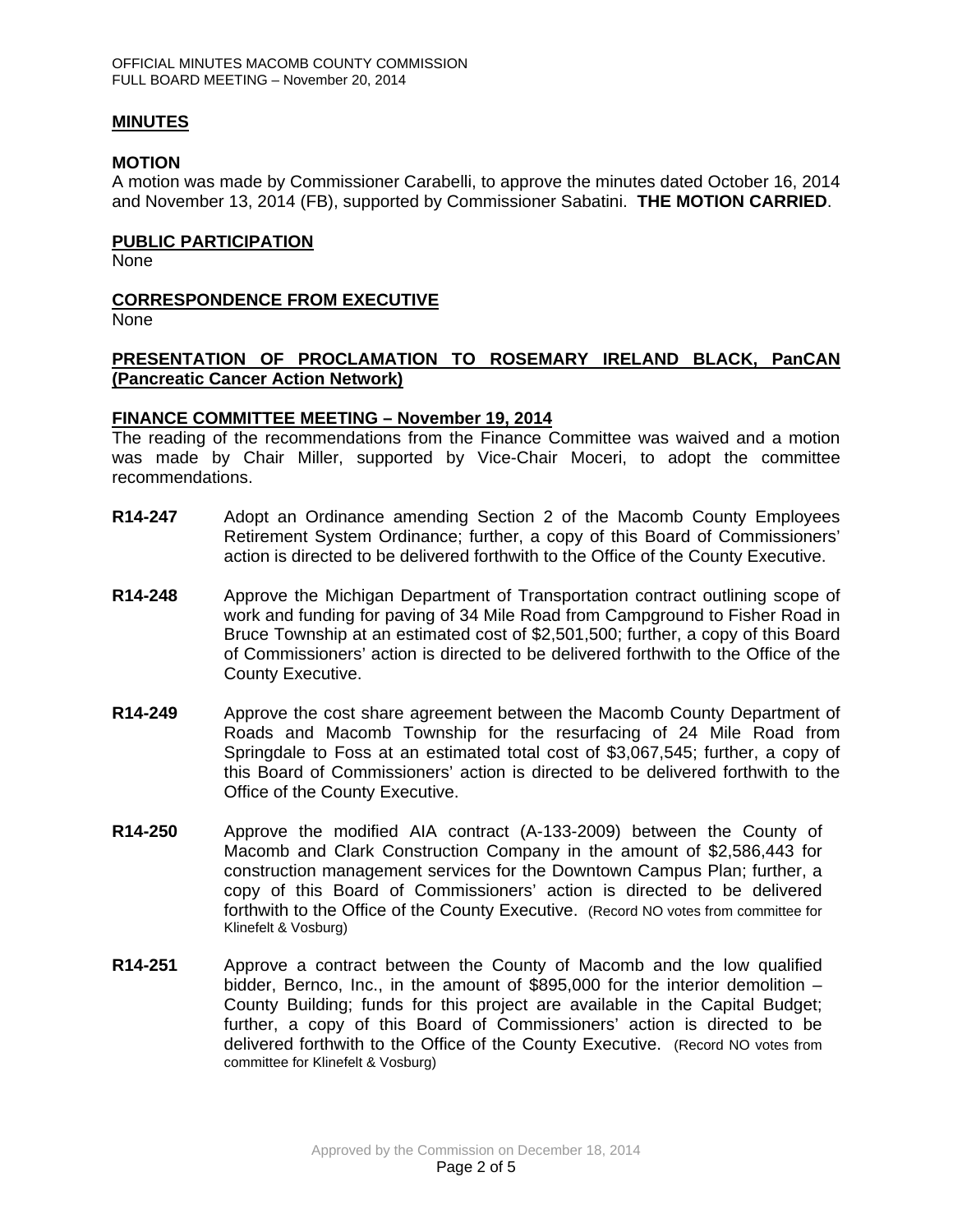- **R14-252** Approve contract between the County of Macomb and the low qualified bidder, Global Green Services Group, in the amount of \$334,000, for the hazardous materials removal for the interior demolition – County Building; funds for this project are available in the Capital Budget; further, a copy of this Board of Commissioners' action is directed to be delivered forthwith to the Office of the County Executive. (Record NO votes from committee for Klinefelt & Vosburg)
- **R14-253** Concur in the recommendation of the Macomb County Executive and the Human Resources and Labor Relations Department and approve ratification of a 2015 wage re-opener, as tentatively agreed to and ratified by the membership of the following bargaining groups: Building Trades Association, Macomb County Environmental Health Association, MCPDSA-Correction Officers, Michigan Nurses Association, POAM-Juvenile Justice Center, POLC-Captains/Jail Administrator/Chief of Staff, Teamsters Local #214 (Circuit Court/FOC), Teamsters Local #214 (Court Reporters), TPOAM (Family Court and Juvenile Justice employees), UAW Local 412-Unit 39 (General), UAW Local 412-Unit 46 (Assistant Prosecutors), UAW Local 412-Unit 49 (IT), UAW Local 412-Unit 75 (Supervisors), UAW Local 412-Unit 95 (Corporation Counsel), UAW Local 412-Unit 98 (Head Start professionals) and UAW Local 889; further, a copy of this Board of Commissioners' action is directed to be delivered forthwith to the Office of the County Executive. (Record NO votes from committee for Brown, Sabatini and Vosburg)
- **R14-254** Authorize the County Executive to make necessary budget amendments to the 2014 and 2015 budgets, in the amount not to exceed \$1,899,717, to allow for the payment of the December 2014 proposed lump sum distributions for union and non-union employees as outlined in a November 18, 2014 memo from the interim Finance Director; further, this budget action addresses budgetary issues only. It does not constitute the Commission's approval of any County contract. If a contract requires Commission approval under the County's Contracting Policy or the County's Procurement Ordinance, such approval must be sought separately; further, a copy of this Board of Commissioners' action is directed to be delivered forthwith to the Office of the County Executive. (Record NO votes from committee for Brown, Sabatini and Vosburg)

# **THE MOTION CARRIED.**

# **ITEM WAIVED BY FINANCE COMMITTEE CHAIR**

# **MOTION**

**R14-255** A motion was made by Commissioner Carabelli, to approve the contract with Watchguard Video in the amount of \$317,032.00 to purchase and install an In-Car Video System for 53 Sheriff's patrol vehicles and approve the transfer of funds from the Contract Services Budget category to the category Capital Outlay Budget within the Sheriff's Department General Fund Budget in the amount of \$329,648.00. The additional \$12,616.00 will be utilized to pay for the cost of final equipment connections (firewalls and maintenance, etc) installed by the County I.T. Department, supported by Commissioner Sauger.

# **THE MOTION CARRIED.**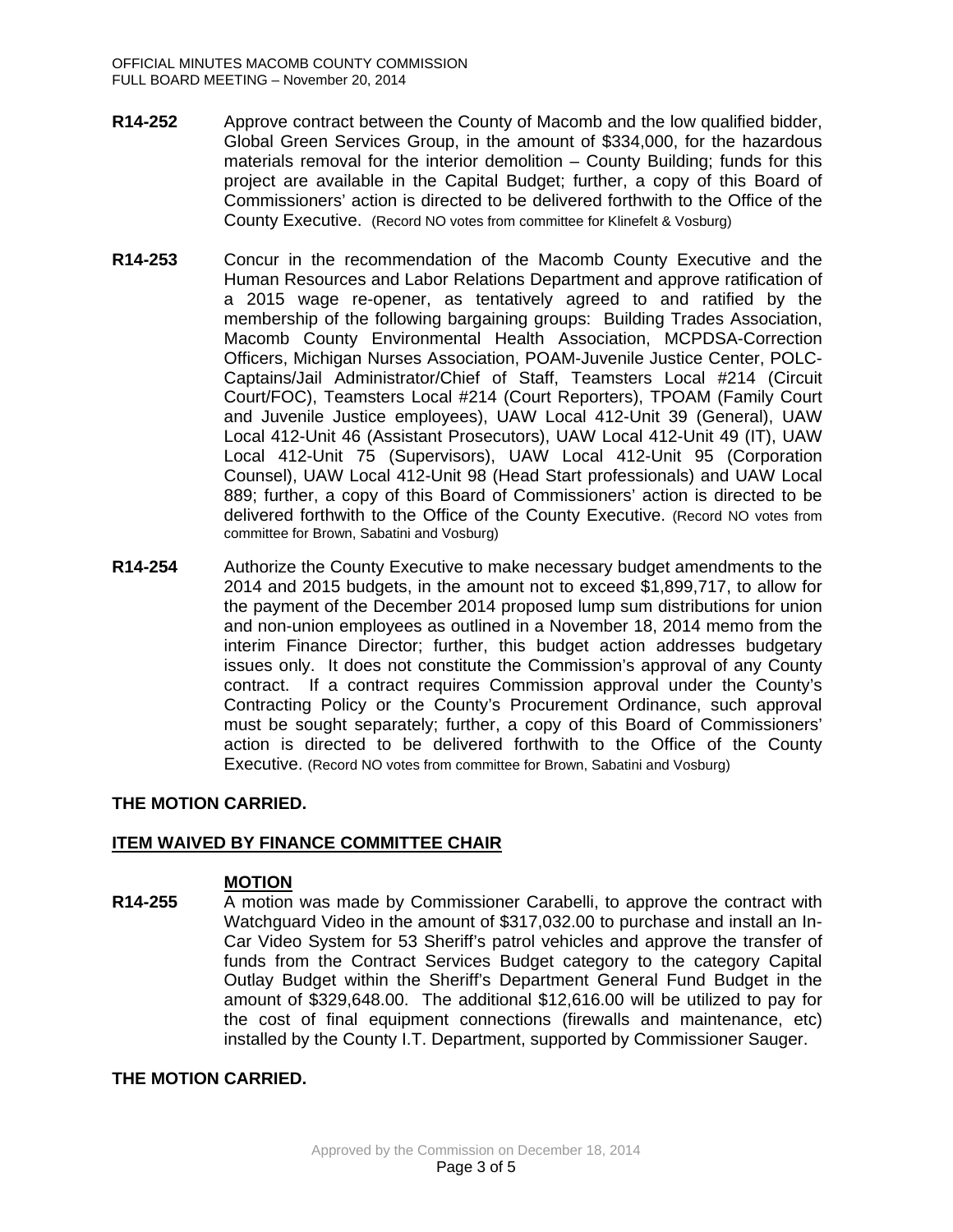# **PROCLAMATIONS**

## **MOTION**

A motion was made by Commissioner Carabelli, to adopt the following Proclamation, supported by Commissioner Smith.

**R14-256** Recognizing November as Pancreatic Cancer Awareness Month in Macomb County (offered by Board Chair)

## **THE MOTION CARRIED.**

# **RESOLUTIONS**

## **MOTION**

**R14-257** A motion was made by Commissioner Miller, to adopt Resolution #R14-257, Supporting Macomb County's Proposal to Request MDOT's Transportation Economic Development Fund for Executive Drive in Harrison Township (offered by Carabelli & Vosburg; include Miller; recommended by Finance Committee on 11-19-14), supported by Commissioner Vosburg. **THE MOTION CARRIED.**

## **MOTION**

**R14-258** A motion was made by Commissioner Vosburg, to adopt Resolution #R14-258, Amending the Complete Streets Policy (offered by Board Chair; recommended by Finance Committee on 11-19-14), supported by Commissioner Sauger. **THE MOTION CARRIED.**

## **MOTION**

**R14-259** A motion was made by Commissioner Klinefelt, to adopt the amended version of Resolution #R14-259, Urging Detroit Institute of Art (DIA) to Implement Accountability Procedures to Provide Greater Transparency for Senior Executive Compensation, (offered by Mijac & Klinefelt; postponed at Finance Committee on 11-19-14), supported by Commissioner Boyle. **THE MOTION CARRIED.** (Record NO vote for Moceri)

## **BOARD CHAIR REPORT**

Chair Flynn gave his report.

## **MOTION**

**R14-260** A motion was made by Commissioner Smith, to receive and file the Board Chair report, supported by Commissioner Vosburg.

## **THE MOTION CARRIED.**

## **FOLLOW-UP INFORMATION ON MARTHA T. BERRY**

#### **MOTION**

**R14-261** A motion was made by Commissioner Carabelli, to receive and file the follow-up information presented on Martha T. Berry, supported by Commissioner Tocco.

# **THE MOTION CARRIED.**